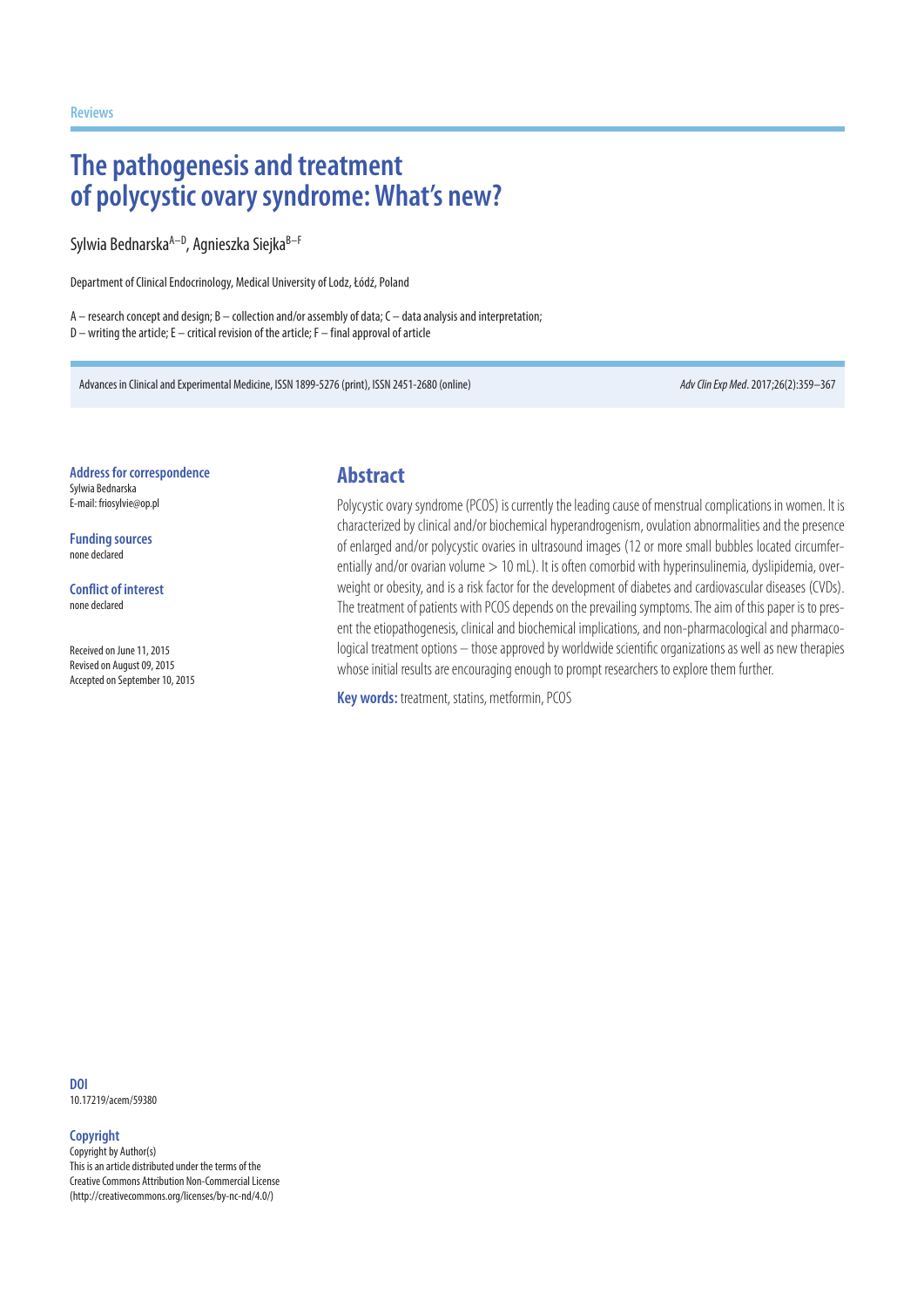Polycystic ovary syndrome (PCOS), also known as the Stein-Leventhal syndrome, is one of the most common endocrinopathies among women of reproductive age. It is estimated that it affects 3–15% of all women. An abnormality in the ovaries is the primary cause of the disorder, but additional agents, such as obesity and environmental factors, affect the development of individual symptoms.1 The Rotterdam criteria (2003) are the most widely used and relevant criteria for the diagnosis of PCOS. The disorder is diagnosed if 2 of the 3 specified conditions are met: (1) hyperandrogenism (detected by clinical and/or biochemical testing) (2) ovulation abnormalities, and/or (3) 12 or more cysts on one ovary and/or ovarian volume > 10 mL. There are also 2 other definitions of the syndrome in addition to the Rotterdam criteria. According to the criteria proposed by the National Institutes of Health (NIH, 2009), a diagnosis of PCOS involves detection of clinical or biochemical hyperandrogenism and chronic ovulation disorders. The Androgen Excess Society (2006), on the other hand, treats hyperandrogenism as the basic PCOS disorder and the prerequisite for a diagnosis, in combination with one of the 2 remaining Rotterdam criteria.2 In all these cases, PCOS can be diagnosed after Cushing's syndrome, congenital adrenal hyperplasia and/or androgen-secreting tumors have been ruled out.

Based on the Rotterdam criteria, 4 phenotypes of PCOS can be distinguished: (1) classic: hyperandrogenism (H), ovulation disorders (O) and a polycystic ovary (P) detected by USG (HOP); (2) with hyperandrogenism and ovulation disorders, but with a normal ovarian USG image (HO); (3) with hyperandrogenism and a polycystic ovary USG image, but without ovulation disorders (HP); (4) with ovulation disorders and a polycystic ovary USG image, but without evidence of hyperandrogenism  $(OP).<sup>1-3</sup>$ 

Despite these seemingly clear criteria, the etiology of PCOS remains unknown, and precise treatment procedures have not been established. PCOS therefore continues to be the object of research and scientific inquiry. In this paper, the postulated causes and possible effects of the clinical and biochemical syndrome are discussed, along with currently accepted and novel therapeutic methods.

# **Etiopathogenesis**

A defect of the ovarian cells (most likely theca cells) is the underlying cause of PCOS, resulting in excessive androgen synthesis and the clinical and biochemical symptoms of the disease.<sup>1,2</sup> In the literature, reference is made to the participation of genetic factors, including ethnicity; there is a higher frequency of PCOS in Spanish, native American and Mexican women.<sup>41</sup> In their original description of the syndrome, Stein and Leventhal emphasized that a high ratio of luteinizing hormone (LH) to follicle-stimulating hormone (FSH) is one of the basic disorders. It has also been suggested that the underlying causes of PCOS include increased frequency of gonadotropin-releasing hormone (GnRH) pulses that stimulate the theca cells to produce androgen; decreased levels of FSH (and thus a defect in the late luteal and early follicular phases); insulin resistance via a post-receptor defect in the fat tissue and skeletal muscles (abnormal phosphorylation of tyrosine kinase); pancreatic beta-cell dysfunction; and obesity.<sup>1,3</sup> It is often impossible to determine definitively what is a cause and what is an effect in the development of PCOS. In addition, it is generally recognized that obesity increases menstrual disorders and hyperandrogenism, while weight reduction reduces the clinical signs. Reduced insulin sensitivity is an important issue in both obese and underweight women with PCOS; it is estimated that 50–70% of women with the condition show insulin resistance of varying intensities.3

### **Genetic factors**

The influence of genetic factors was highlighted by Davies et al., who proved that mothers of women with PCOS are more likely to have a cardiovascular disease and that their risk of hypertension is twice as high as mothers of women without PCOS, while fathers of women with PCOS are twice as likely to have heart disease and 4 times more likely to have experienced cerebral stroke.<sup>5</sup> Tan et al. emphasized the increased likelihood of insulin resistance (IR) associated with certain genes (such as *INSIG2* and *MC4R)* and the particular impact of TCF7L2 SNP on the development of diabetes mellitus type 2 (DM2) and body weight gain in patients with PCOS (a per-allele weight gain of  $1.56 \text{ kg/m}^2$ .<sup>6</sup> The etiology of IR was also discussed by Fica et al., who, while highlighting the complex mechanisms of PCOS, identified insulin receptor autophosphorylation, reduced levels of phosphatidylinositol-3-kinase in muscle tissue and visceral adiposity as probable mechanisms.7

### **Hyperinsulinemia/insulin resistance**

Hyperinsulinemia in combination with pancreatic beta cell dysfunction results in an increased risk of many diseases, including type 2 diabetes, hypertension, dyslipidemia, endothelial dysfunction, atherosclerosis and cardiovascular diseases. Insulin also stimulates the theca cells of the ovary to produce excessive testosterone, which is responsible for the clinical symptoms of hyperandrogenism (acne, hirsutism, alopecia).8 Cardiovascular risk is also elevated in women who are chronic smokers, as demonstrated in a recent work by Marotti et al.4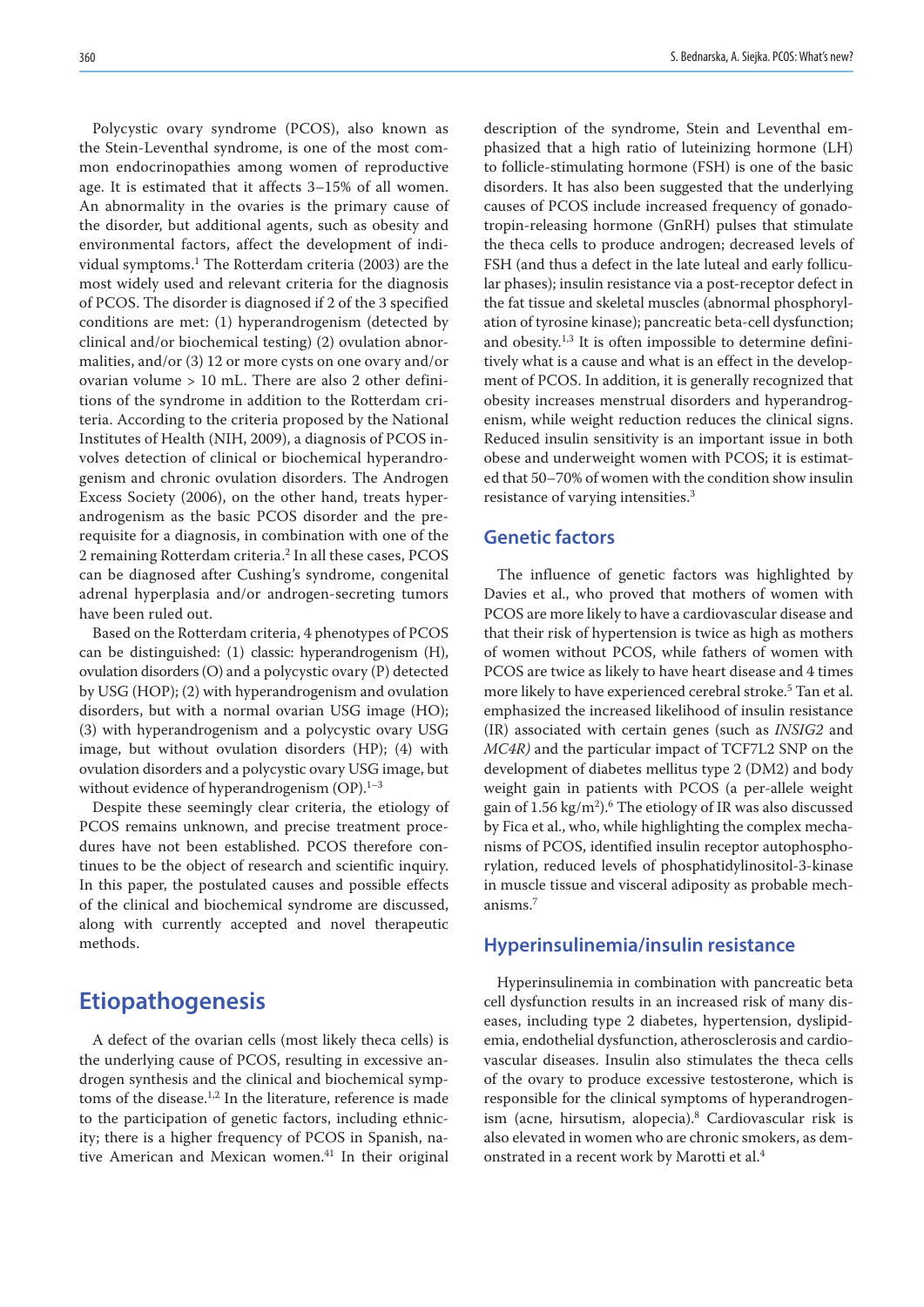### **Inflammation**

The role of inflammation in PCOS has been the subject of a number of studies, and direct correlations have been found between increased levels of inflammation markers (CRP, ferritin, leukocyte TNF-α, IL-6, IL-18) and the development of PCOS. Other contributors include elevated levels of PAI1 and free fatty acids, influencing excessive phosphorylation of serine residues, leading to a rise in insulin resistance.<sup>9</sup> Newly emerging issues include a pathogenic correlation of the markers of iron overload with PCOS. Increased levels of ferritin and transferrin and a higher frequency of the HP2/HP2 genotype of the haptoglobin α chain have been observed, causing a reduction of anti-inflammatory cytokines and antioxidant molecules, leading to a state of chronic inflammatory response.<sup>10,11</sup>

# **Clinical implications**

In addition to hyperandrogenism and its related complications, the most common abnormalities associated with PCOS include menstrual disorders (amenorrhea or oligomenorrhea), often leading to infertility (in 73–74% of the cases), abdominal obesity (30–70%) and type 2 diabetes (approximately  $10\%$ ).<sup>1,7</sup> The prevalence of metabolic disorders in women with PCOS is higher than in the healthy population, with type 2 diabetes occurring at the highest frequency  $(3-7 \times)$ , especially in Indians.<sup>2,44</sup> Other frequent disorders include hirsutism (85–90%) symptoms of metabolic syndrome (MS, approximately 40%), obesity/ overweight (40–60%), lipid disorders, arterial hypertension (approximately 20%) (Table 1). It is worth noting that any excessive weight in these patients impairs the regularity of menstrual bleeding and responses to metformin and insulin treatment, exacerbates the symptoms of hyperandrogenism and also increases cardiovascular risk (Fig. 1).3,11,15

Recent reports have revealed a close correlation between mental disorders and clinical PCOS symptoms such as acne, hirsutism, infertility, obesity and a poorer quality of life. A higher frequency of depression, drug-related and bipolar disorders, bulimia, anorexia or non-spe-

#### Table 1. Frequency of typical disorders in PCOS

| Abnormality                                                                                                        | Frequency                                  |
|--------------------------------------------------------------------------------------------------------------------|--------------------------------------------|
| Infertility                                                                                                        | 73-75%                                     |
| <b>Hirsutism</b>                                                                                                   | $85 - 90%$                                 |
| Metabolic syndrome:<br>abdominal obesity<br>diabetes type 2<br>arterial hypertension<br>disturbed lipid metabolism | 40%<br>30-70%<br>10%<br>20%<br>unavailable |



Fig. 1. A chart of correlated symptoms in obese PCOS patients and possible targets for treatment (\*)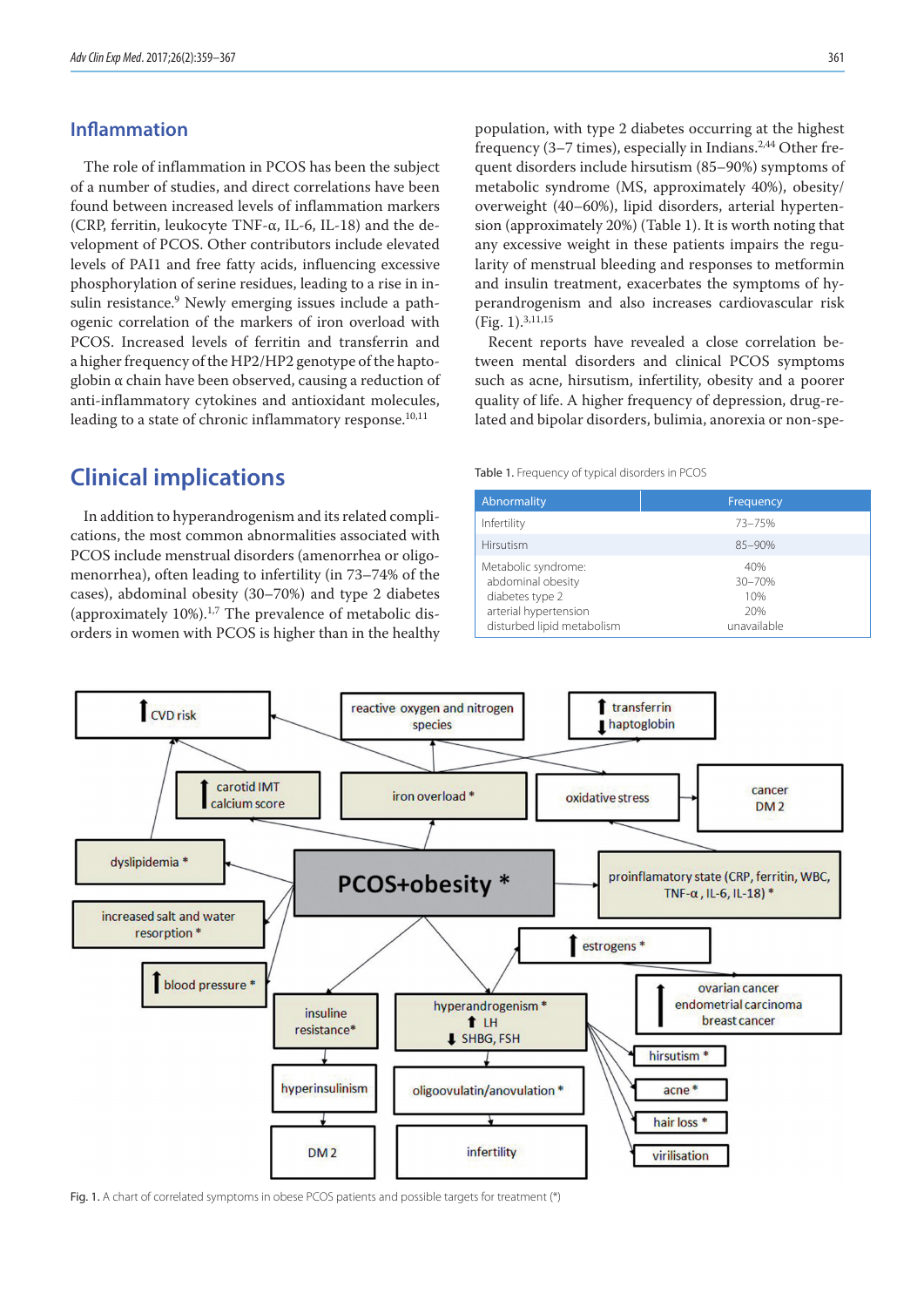cific dietary disorders was noted among PCOS patients.12 Chronic hyperandrogenemia, which leads to increased aromatization of androgens to estrogens in adipose tissue, may contribute further to the development of hormone-dependent tumors, such as endometrial, mammary or ovary neoplasms.13

Taking into account the considerations presented above, it is advisable for routine oral glucose tolerance testing (OGTT) to be performed in obese women with PCOS (but routine OGTT is not necessary for women with normal body weight). Patients diagnosed with PCOS are included in the groups at risk of developing diabetes, in accordance with the standards of the Polish Diabetes Association.14

# **Biochemical disorders**

In polycystic ovaries, abnormal steroidogenesis is manifested primarily by increased production of androgens and estradiol, and the malfunctioning hypothalamic-pituitary-ovarian axis is manifested by increased secretion of LH, anti-mullerian hormone (AMH), a higher frequency of GnRH pulses and a reduction in FSH concentration.1,2 These correlations (most importantly the participation of androgens) are associated with a disturbed lipid profile: an increase in very-low-density lipoprotein (VLDL), low-density lipoprotein (LDL) and triglycerides (TG), and a decrease in HDL- and LDL-cholesterol, regardless of body weight. Dyslipidemia, coagulation disorders, increased plasminogen activator inhibitor 1 (PAI1) and other metabolic consequences, increases in the coronary artery calcium score and resultant increases in carotid intima-media thickness (CIMT) lead to an increase in the risk of cardiovascular disorders.15 Obesity/ overweight coexisting with PCOS can lead to iron deficiency (through increased production of proinflammatory cytokines, oxidative stress and a resultant increase in the levels of hepcidin, inhibiting the absorption of iron from enterocytes), and thus the signs of anemia in those women. There are many reports on the role of iron deficiency in the development of diabetes and its complications. The opposite situation also occurs, and iron overload in obese women with PCOS as measured by levels of ferritin, soluble transferrin receptor (sTfR), hepcidin and heme iron, is also a risk factor for insulin resistance, type 2 diabetes and cardiac disease. Reducing the consumption of red meat and the use of iron-zinc chelators may be beneficial.10 Bu et al. have shown a relationship between elevated serum levels of preptin (34-amino acid protein secreted from the beta cells of the pancreas along with insulin) with impaired glucose tolerance (IGT) in both PCOS patients and healthy controls, but found no correlation with PCOS status.<sup>16</sup>

The results of the available studies suggest that PCOS entails subclinical damage at the cellular level at an early

stage of the disease, with the possibility of many adverse long-term sequelae. This indicates that it is necessary to implement prevention strategies and interventions that must sometimes be started at an early stage in the development of the symptoms.

# **Currently applied treatment**

The procedures used in PCOS treatment depend primarily on the desired clinical effect: infertility treatment, regulation of menstrual disturbances, alleviation of the symptoms of hyperandrogenism or obesity treatment.

For women wishing to conceive, clomifene still remains first-line therapy. It is an estrogen receptor modulator that directly affects the hypothalamic-pituitary axis, acting rapidly and effectively; 75% of the pregnancies in patients using clomifene are conceived in the first 3 months of treatment.<sup>1</sup>

Another drug used with PCOS patients wishing to restore fertility is metformin; its effectiveness can be observed after 6 months of treatment.<sup>1,2</sup> The role of metformin in inducing ovulation is still controversial. It is known for certain that metformin contributes to reducing insulin levels and androgens, thus restoring the regularity of the ovulatory cycle and periods. Metformin is a biguanide derivative, well-known for many years; it not only reduces insulin resistance and blood pressure, improves the lipid profile and antioxidant characteristics and increases the levels of sex hormone binding globulin (SHBG), but also (through its pleiotropic effect on the vascular endothelium) acts to protect the cardiovascular system.<sup>21,22</sup> In addition, its dose-dependent protective effect against the risk of developing endometrial, mammary, intestinal and hepatic cancer has been reported by several authors.<sup>19,20</sup> Although many researchers claim that metformin plays a role in reducing body weight, a recent study has contradicted that view, pointing to the absence of any such correlation; the only possible relationship involves redistribution of active visceral fat to inactive subcutaneous fat.21 The starting dose of 500 mg once a day at lunch time, increased to 3 tablets/24 h when tolerance is good, does not influence insulin resistance if it is not applied too long.<sup>1</sup> Tang et al. have shown a negative correlation in the reduction of insulin resistance after 6 months of therapy, as opposed to a study by Oppelt et al. that found increased insulin resistance after a 2-year period of intervention.<sup>22,23</sup> Although older reports did not confirm the effect of metformin on clinical symptoms related to hyperandrogenism, recent data indicate effects of that kind, especially in reducing skin problems (hirsutism, acne, acanthosis nig $ricans).<sup>1,12</sup>$ 

Other therapeutic options for women with the problem of infertility in PCOS are gonadotropins, used to induce ovulation, or laparoscopic surgery for patients resistant to pharmacological therapies. Laparoscopic techniques that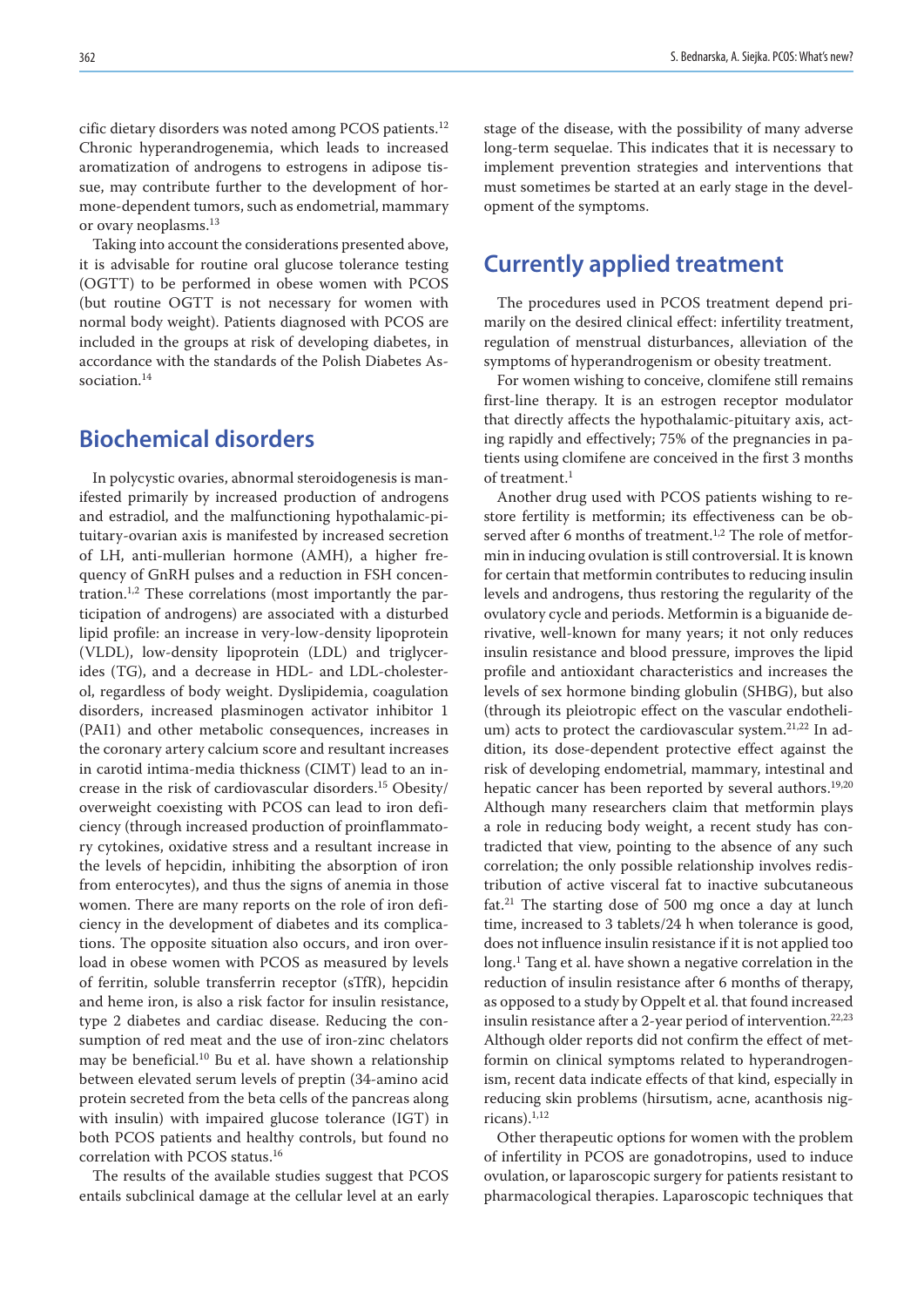can successfully trigger ovulation include ovarian biopsy and electrocautery, laparoscopic ovarian drilling, transvaginal hydrolaparoscopy, ultrasound guided transvaginal ovarian needle drilling or laparoscopic ovarian multi-needle intervention.1,43

PCOS patients whose goal is not pregnancy are usually advised to use oral contraceptives (OCP), which effectively restore the rhythm of bleeding, reduce hyperandrogenism and also contribute to reducing the risk of endometrial hyperplasia.<sup>1</sup> The effects of excessive androgen synthesis on a patient's appearance – hirsutism, acne, alopecia, acanthosis nigricans – are among the most frequent problems causing patients with PCOS to seek medical care. They are also among the main causes of deterioration in their quality of life, chronic stress and mental disorders, including depression.<sup>12</sup> The pharmacological therapies for these problems primarily make use of antiandrogen drugs, such as cyproterone acetate in combination with ethinyl estradiol (OCP), spironolactone or metformin.

Drugs that are not normally used in the treatment of hyperandrogenism, but which can be taken into consideration, include long-acting GnRH analogs, ketoconazole, glucocorticoids, flutamide and finasteride.

Local procedures intended to reduce excessive hair growth include beauty treatments, such as hair removal, electrolysis, laser destruction of the follicles and/or application of a cream containing 13.9% ornithine decarboxylase inhibitor and 13.9% eflornithine. Studies have shown that the substances contained in the cream, applied twice a day for 6 months reduce hair growth. The cream is well tolerated and, in combination with laser epilation, is more effective than hair removal methods used alone.<sup>25</sup>

Another goal of therapy in PCOS is to reduce obesity, where in addition to lifestyle modification, diet and pharmacological therapy with metformin, surgical methods have been applied. It has been demonstrated that bariatric procedures for the treatment of obesity greatly improve the profile of patients with PCOS by preventing metabolic syndrome; reducing body weight, blood pressure and the risk of cardiovascular diseases; restoring normal function of the hypothalamic-pituitary axis; improving reproductive function; and also, as demonstrated by Eid et al., normalizing blood pressure in approximately 78% of treated patients with previous hypertension.24

# **New therapeutic options**

Among the new therapeutic options for PCOS patients, isotretinoin – a popular drug used to treat acne – deserves to be mentioned. In a study by Cakir et al., women with acne (46 without PCOS and 50 with PCOS) received intramuscular injections of 0.5–1 mg/kg/dL isotretinoin, and the effects of the treatment were observed after one and 2 years. In both groups, the therapy was highly effective (91.6% achieved complete remission of their acne), which may lead to the use of isotretinoin as a first line treatment for PCOS patients with acne, second only to oral contraceptive therapy. Isotretinoin may improve the patients' reduced AMH levels, which correlate with elevated androgen levels.<sup>26</sup> However, the results of a recently published study by Cetinözman et al. indicate that severe acne does not correlate with the level of androgens or sensitivity to insulin. Isotretinoin therapy not only fails to produce the desired clinical effect but contributes to an increase in body weight and triglyceride levels in the patients.27 Due to the high costs, the multitude of potential adverse effects and its problematic effectiveness, isotretinoin treatment is not yet widely recommended in PCOS, although the prospects are promising.

Androgenetic alopecia (AGA) is another problem associated with PCOS. Antiandrogenic drugs (cyproterone acetate) and inhibitors of 5-alpha reductase (finasteride) are particularly effective in hyperandrogenism accompanied by increased body mass, but a good response has also been observed with a 2% solution of a drug called minoxidil used twice a day for at least 6 months. This chemical, after it is converted to its active form (minoxidil sulfate), opens the ATP-dependent potassium channels in cells, causing a vasodilatation effect by increasing the production of vascular endothelial growth factor (VEGF) in dermal papillae, stimulating hepatocyte growth factor (HGF) production and activating the synthesis of prostaglandins, which are mechanisms that ultimately lead to stimulation of hair growth.<sup>28</sup>

Other therapeutic options include combination therapy. An interesting alternative was proposed recently by Vinaixa et al., who subjected non-obese women with PCOS to 3-month flutamide-metformin-pioglitazone polytherapy combined with ester-progestogen treatment, pointing to the benefit of such treatment with respect to the lipid profile (reduced LDL, increased HDL) higher androgen levels as well as increased carotid intima media (CIM) thickness, which in turn prevents the occurrence of atherosclerosis and related complications.29

Another alternative is the use of thiazolidinedione derivatives, which stimulate peroxisome proliferator-activated receptor type γ (PPAR-γ), enhance insulin sensitivity, reduce the level of glucose. However, these drugs do not reduce androgen levels and can contribute to patients' weight gain; in addition, they are contraindicated for women wishing to become pregnant.30

Encouraging results suggest that metformin combination therapy with new drugs acting on the incretin system (glucagon-like peptide receptor agonists 1-GLP-1, for example liraglutide or exenatide) leads to more effective weight reduction, lowers insulin resistance and improves reproductive function. However, they are still not registered as drugs with a high safety profile in women of reproductive age.<sup>31</sup>

Several studies have recently been published on the effectiveness of vitamin D supplementation, especially in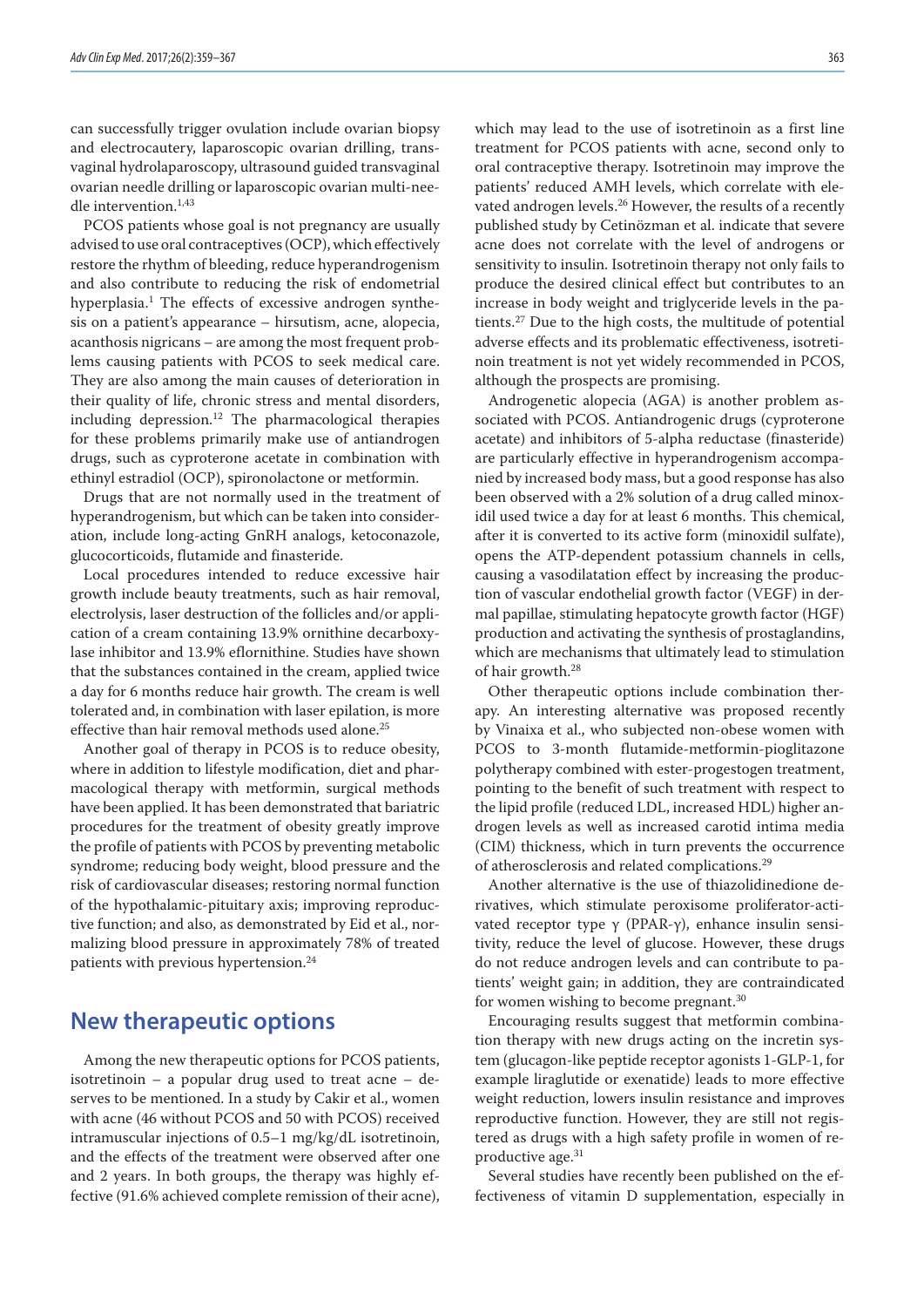autumn and winter. The authors have pointed out that vitamin D deficiency has an impact on the pathogenesis of insulin resistance in PCOS.32

Studies on the use of statins for the treatment of PCOS seem to be extremely encouraging, especially considering that approximately 70% of women with this syndrome are affected by lipid disorders and obesity. As blockers of 3-hydroxy-3-methylglutaryl-coenzyme A (HMG-CoA) reductase, statins have pleiotropic effects through their anti-inflammatory, antioxidant, antiproliferative and lipid-lowering activity. By blocking the formation of the malonic acid required for the synthesis of cholesterol, they inhibit the proliferation of cells in the ovarian theca cell layer, with a resultant reduction in the synthesis of steroid hormones.<sup>1</sup> This was confirmed by the results of Celik and Acbay, who demonstrated that a 12-week combination therapy with metformin and rosuvastatin is more effective in reducing the testosterone, DHEA-S, body weight, CRP, TG and LDL cholesterol than the use of either of those drugs alone.<sup>33</sup> Other authors compared the effects of different types of statins on selected endpoints. They proved, for example, that atorvastatin is more effective than simvastatin in improving insulin sensitivity, reducing the level of insulin in the fasting state, lowering blood pressure and reducing the concentration of advanced glycation end products (AGEs, which can affect the course of many diseases and degenerative processes). Atorvastatin also reduces the level of serum malondialdehyde (MDA) as a marker of oxidative stress. MDA is indirectly connected with the reduction of levels of CRP and total testosterone, and with increasing levels of 25-hydroxyvitamin D (25OHD) in PCOS patients.34,35

An interesting issue is the finding that supplementation with omega-3, α-lipoic acid and N-acetyl cysteine results in an antioxidant, anti-inflammatory effect, improves insulin sensitivity and the lipid profile of women with PCOS.36 Salehpour et al. demonstrated that N-acetyl cysteine lowers levels of testosterone, reduces androgen response to gonadotropin stimulation, improves ovulation rates and long-term health after 6 months of treatment.<sup>37</sup>

In recent years, attention has also been paid to the role of increased activity of the sympathetic nervous system in the pathogenesis, progression and treatment of PCOS. It has been shown that increased intraovarian production of nerve growth factor (NGF) and elevated muscle sympathetic nerve activity (MSNA) stimulate the development of obesity, hyperinsulinemia, obstructive sleep apnea (OSA) and metabolic disorders in PCOS patients. In these cases the use of non-pharmacological interventions (weight reduction, continuous positive airway pressure in OSA, electroacupuncture stimulation of baroreceptors), pharmacological treatment (drugs that increase insulin sensitivity) and surgical procedures (renal denervation) can bring surprising results.38,39

Studies on the role of fibroblast growth factors (FGFs) in the pathogenesis of PCOS, metabolic disorders, type 2 diabetes and the cutaneous manifestations of hyperandrogenism represent an absolutely new approach. It has been shown that FGFs – particularly FGF-1, -10, -19 and -21 – are involved not only in the regulation of carbohydrate and lipid metabolism and show cardioprotective activity (FGF-21), but are also responsible for the cutaneous manifestations of excessive activity of the sebaceous glands.<sup>40</sup> Decreased levels of FGF-19 have been observed among PCOS patients. An analog of FGF-21 called LY 2405319, currently being tested in clinical settings, reduces insulin resistance and lowers blood glucose, cholesterol, triglycerides, LDL, and also helps in weight reduction.<sup>41</sup>

In recent years, there have been reports concerning improvement in insulin sensitivity in women with PCOS due to myo-inositol treatment. It has been shown in some clinical trials that myo-inositol not only decreases glycemia in OGTT, the homeostatic model assessment (HOMA) index, and reduces the secretion of LH, DHEA, testosterone and progesterone but also improves the serum lipid profile (cholesterol, triglycerides).<sup>42</sup> A high concentration of myo-inositol in the follicular microenvironment improves the availability of oocytes. Therefore myo-inositol restores menstrual regularity, ovulation and effectively increases the chances of getting pregnant. However, further studies are needed to be able to use myo-inositol for fertility treatment.<sup>42</sup>

Table 2 presents a summary of current and new medications, with their contraindications and possible side effects.

|  |  | Table 2. Drug treatments for PCOS |  |
|--|--|-----------------------------------|--|
|--|--|-----------------------------------|--|

| <b>Drug</b>      | <b>Effects</b>                                                                                                                                                                                                                                                              | <b>Contraindications</b>                                                                                                                                                                            | Side effects                                                                                                                         |
|------------------|-----------------------------------------------------------------------------------------------------------------------------------------------------------------------------------------------------------------------------------------------------------------------------|-----------------------------------------------------------------------------------------------------------------------------------------------------------------------------------------------------|--------------------------------------------------------------------------------------------------------------------------------------|
| <b>Metformin</b> | - restores regular bleeding and<br>ovulation<br>- reduces insulin resistance<br>- improves arterial tension values<br>- improves lipid profile<br>- shows antioxidant activity<br>- increases sex hormone binding<br>globulin (SHBG) level<br>- may help reduce body weight | - hypersensitivity<br>- renal insufficiency<br>- acute or chronic diseases that may cause<br>tissue hypoxia, such as cardiac or respira-<br>tory insufficiency<br>$-$ lactation<br>- hepatic damage | - gastrointestinal disorders<br>- lactic acidosis<br>- dyspepsia, diarrhea, nausea, flatulence<br>- metallic aftertaste in the mouth |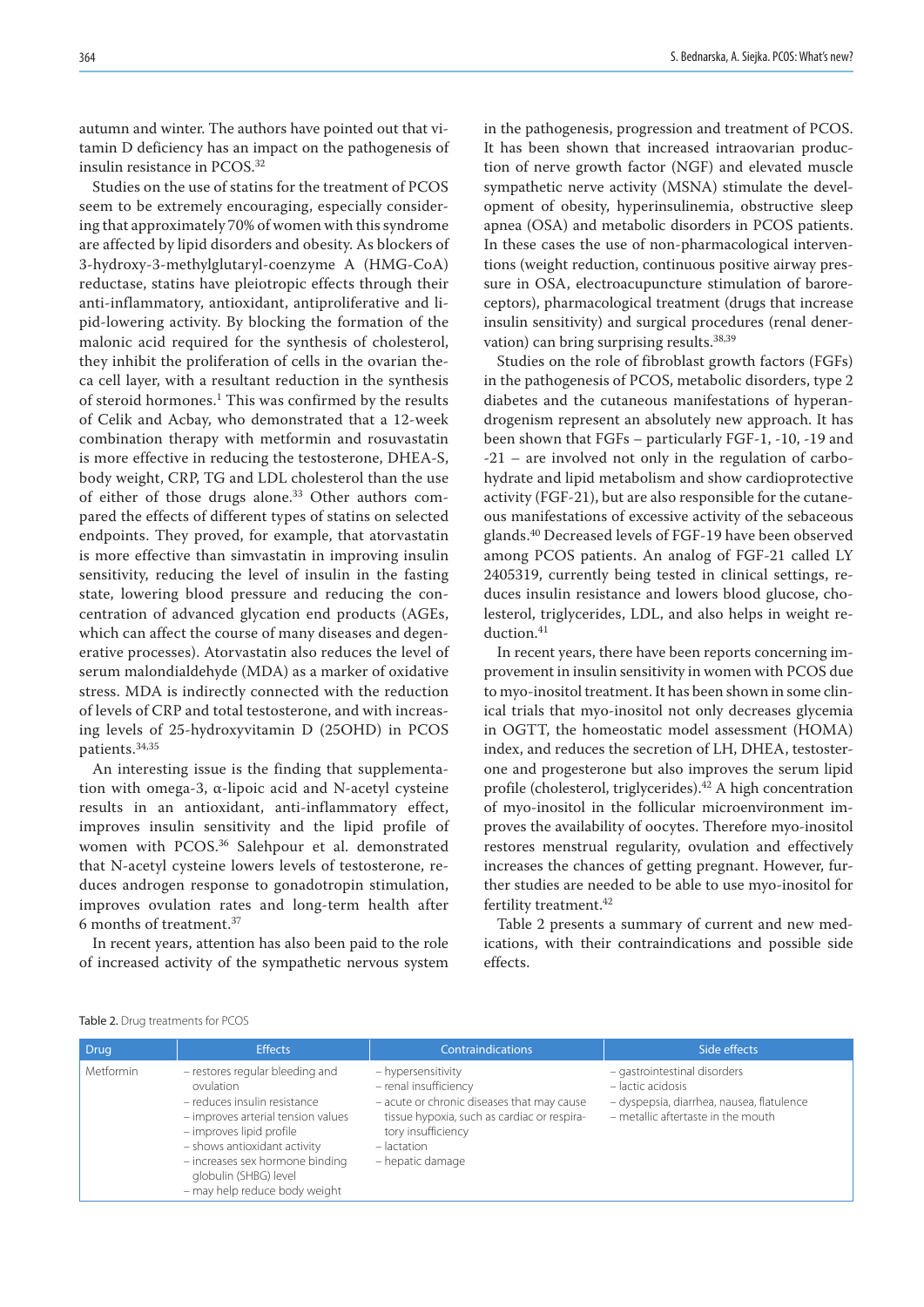### Table 2. Drug treatments for PCOS - cont.

| Drug                   | <b>Effects</b>                                                                                                           | Contraindications                                                                                                                                                                                                                                                                                                                                           | Side effects                                                                                                                                                                                                                                                                                                                                                   |
|------------------------|--------------------------------------------------------------------------------------------------------------------------|-------------------------------------------------------------------------------------------------------------------------------------------------------------------------------------------------------------------------------------------------------------------------------------------------------------------------------------------------------------|----------------------------------------------------------------------------------------------------------------------------------------------------------------------------------------------------------------------------------------------------------------------------------------------------------------------------------------------------------------|
| Oral<br>Contraceptives | - restore regular periods<br>- reduce symptoms of hyperan-<br>drogenism<br>- reduce risk of endometrial hyper-<br>plasia | - past or current thromboembolic complica-<br>tions, cerebro- or cardiovascular disorders<br>- obesity (BMI over 30 kg/m <sup>2</sup> )<br>- pregnancy or suspected pregnancy<br>- valvular heart disease<br>- active hepatic disease<br>- mammary or uterine cancer<br>- reproductive tract bleeding of unknown<br>etiology<br>- estrogen-dependent tumors | - arterial hypertension<br>- nausea, vomiting<br>- headache<br>- dermal lesions (acne, hirsutism)<br>- body weight gain<br>- turgid breasts<br>- leg cramps<br>- vaginal staining or bleeding                                                                                                                                                                  |
| Clomifene              | - infertility treatment (ovulation<br>induction)                                                                         | - allergy to clomifene<br>- pregnancy<br>- hepatic disease<br>- primary hypopituitarism<br>- disturbed thyroid or adrenal function<br>- uterine bleeding of unknown etiology<br>- hormone-dependent tumors                                                                                                                                                  | – headache, vertigo<br>- tiredness<br>- disturbed vision<br>- nausea, vomiting<br>- vasomotor symptoms<br>- facial flush<br>- mastalgia<br>- abdominal pain<br>- paramenia                                                                                                                                                                                     |
| Eflornithine           | - controls facial hirsutism                                                                                              | - hypersensitivity to eflornithine or any<br>adjuvant                                                                                                                                                                                                                                                                                                       | - acne<br>- chronic folliculitis barbae<br>- alopecia<br>- skin burning sensation<br>- xerodermia<br>- itching<br>- erythema<br>- skin formication                                                                                                                                                                                                             |
| GnRH analogs           | - inhibit androgens                                                                                                      | - hypersensitivity to any component of the<br>product or other GnRH analogues<br>- pregnancy or lactation<br>- metabolic disorders of the skeletal system                                                                                                                                                                                                   | - menopausal symptoms<br>- loss of bone mass<br>- vaginal dryness<br>- insomnia, mood swings, depression<br>- reduced libido                                                                                                                                                                                                                                   |
| Ketoconazole           | - inhibits androgens                                                                                                     | - acute or chronic hepatic disease<br>- pregnancy or lactation                                                                                                                                                                                                                                                                                              | - nausea<br>– alopecia<br>- dry skin<br>- uterine bleeding<br>- headache                                                                                                                                                                                                                                                                                       |
| Steroids               | - inhibit androgens                                                                                                      | - contraindicated in patients affected by<br>symptoms or diseases which may be a side<br>effect of their use, e.g. diabetes, hyperten-<br>sion, infections                                                                                                                                                                                                  | - adrenal suppression<br>- infections<br>- neuro-psychiatric abnormalities<br>- carbohydrate metabolism disorders, diabetes<br>- electrolyte imbalance<br>- osteoporosis<br>- changes in lipid and protein metabolism<br>- Cushing's syndrome<br>- gastric ulcer<br>- muscle weakness<br>- growth disorders in children<br>- glaucoma<br>- menstrual disorders |
| Spironolactone         | - inhibits androgens                                                                                                     | - hyperkalemia<br>- touch-sensitive nipples<br>- mastalgia<br>- menstrual disorders<br>- hirsutism<br>- agranulocytosis<br>- headaches<br>- sleepiness<br>– ataxia                                                                                                                                                                                          | - hypersensitivity<br>- hyponatremia, hyperkalemia<br>- primary adrenal insufficiency<br>- severe renal and hepatic failure<br>- acute renal failure                                                                                                                                                                                                           |
| Flutamide              | - inhibits androgens                                                                                                     | - hypersensitivity to any component of the<br>product                                                                                                                                                                                                                                                                                                       | - gynecomastia, mastalgia, galactorrhea<br>- diarrhea, nausea, vomiting, increased appetite<br>- insomnia, fatique<br>- abnormal liver function                                                                                                                                                                                                                |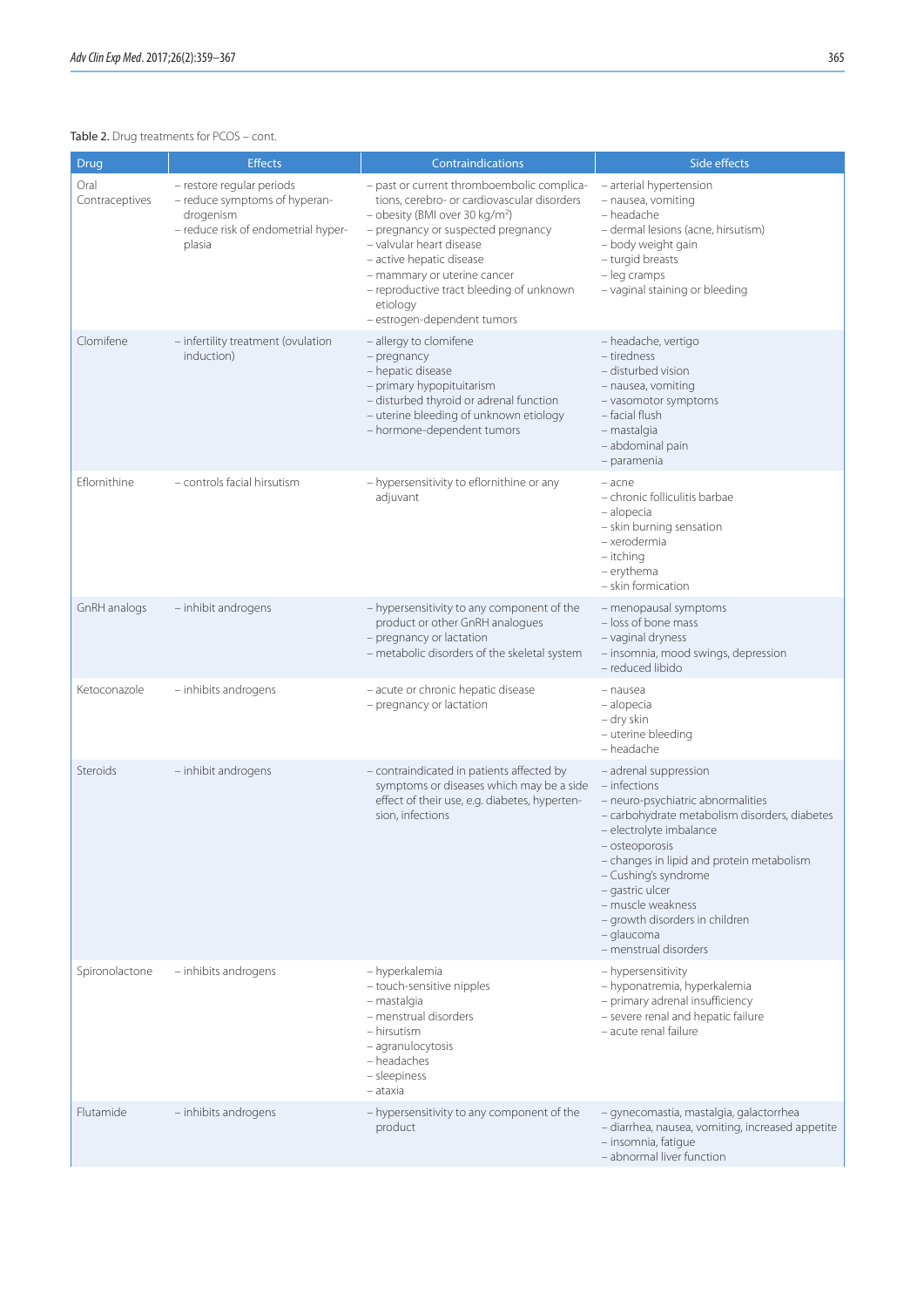#### Table 2. Drug treatments for PCOS - cont.

| Drug                                   | <b>Effects</b>                                                                                                                                                                                                                                 | Contraindications                                                                                                                                                                                                           | Side effects                                                                                                                                                                                                                                                                                         |
|----------------------------------------|------------------------------------------------------------------------------------------------------------------------------------------------------------------------------------------------------------------------------------------------|-----------------------------------------------------------------------------------------------------------------------------------------------------------------------------------------------------------------------------|------------------------------------------------------------------------------------------------------------------------------------------------------------------------------------------------------------------------------------------------------------------------------------------------------|
| Finasteride                            | - reduces alopecia                                                                                                                                                                                                                             | - hypersensitivity to any component of the<br>product<br>- pregnancy, planned pregnancy or breast-<br>feeding                                                                                                               | - decreased libido<br>$-$ rash<br>- enlarged and tender breasts<br>- hypersensitivity reactions                                                                                                                                                                                                      |
| Isotretinoin                           | - severe acne (due to reduced AMH<br>levels)                                                                                                                                                                                                   | - hypersensitivity to isotretinoin, peanuts,<br>soybeans or other ingredients<br>- pregnancy or lactation<br>- liver failure<br>- hypervitaminosis A<br>- increased blood lipid levels<br>- use of tetracycline antibiotics | - dry skin and eyes with conjunctivitis<br>- dry mucous membranes, cheilitis<br>- contact lens intolerance<br>- anemia, accelerated ESR, increase in<br>transaminase activity<br>- itching, skin inflammation, rash, skin<br>hypersensitivity<br>- muscle and joint pain<br>- abnormal lipid profile |
| <b>Statins</b>                         | - pleiotropic effects (anti-<br>inflammatory, antioxidant,<br>antiproliferative and lowers the<br>level of lipids)<br>- inhibition of cell proliferation in<br>the theca layer of the ovaries and<br>reduction of steroid hormone<br>synthesis | - active liver disease (ALT, AST exceeding<br>3 times the upper limit of normal values)<br>- pregnancy or lactation<br>- hypersensitivity                                                                                   | - muscle damage (myopathy)<br>- increase in liver enzymes in the serum<br>- headache<br>- blurred vision<br>$-$ insomnia<br>- ailments of the digestive tract<br>$-$ rash<br>$-$ joint pain                                                                                                          |
| Fibroblast<br>growth factors<br>(FGFs) | - regulation of carbohydrate and<br>lipid metabolism<br>- cardioprotection<br>- reduction of insulin resistance                                                                                                                                | - unknown                                                                                                                                                                                                                   | - unknown                                                                                                                                                                                                                                                                                            |
| Vitamin D3                             | - improves insulin sensitivity                                                                                                                                                                                                                 | - poisoning with or allergy to vitamin D                                                                                                                                                                                    | - myocardial injury<br>- gastrointestinal symptoms: nausea, vomiting,<br>diarrhea<br>- hypercalciuria, polyuria, renal damage<br>- pain in the muscles or joints                                                                                                                                     |

### **Summary**

Treatment of polycystic ovary syndrome, a disease affecting a significant part of the population of women worldwide, remains focused on specific targets, which may differ between individual women. The ideal would be causal treatment, but due to the ongoing lack of full understanding of the pathogenesis of the syndrome, is not entirely feasible. However, the increasing amount of research and continually refined new therapeutic options mean that the effects of the available therapies are improving. Despite this, unfortunately, none of them is able to completely eliminate all the symptoms and adverse consequences of PCOS. A comprehensive approach, regular check-ups to prevent remote effects of the disease and a healthy, active lifestyle seem to be the best possible solution.

#### **References**

- 1. Wołczyński S, Zgliczyński W. Abnormalities of the menstrual cycle. In: Large Interna – Endocrinology. 2nd edition. Medical Tribune Poland, Warsaw 2012, 561–567.
- 2. The Rotterdam ESHRE/ASRM-sponsored PCOS consensus workshop group. Revised 2003 consensus on diagnostic criteria and long-term health risks related to polycystic ovary syndrome (PCOS). *Hum Reprod*. 2004;19(1):41–47. doi: 10.1093/humrep/deh098.
- 3. Milewicz A. Reimbursement of metformin for polycystic ovary syndrome. *Endokrynol Pol*. 2013;64(5):409–414. doi: 10.5603/EP.2013.0025.
- 4. Morotti E, Battaglia B, Fabbri R, Paradisi R, Venturoli S, Battaglia C. Cigarette smoking and cardiovascular risk in young women with polycystic ovary syndrome. *Int J Fertil Steril.* 2014;7(4):301–312. https://www.ncbi.nlm.nih.gov/pmc/articles/PMC3901187 [Published online 2013 Dec 22].
- 5. Davies MJ, Marino JL, Willson KJ, March WA, Moore VM. Intergenerational associations of chronic disease and polycistic ovary syndrome. *PLoS One*. 2011;6(10):e25947. doi: 10.1371/journal.pone. 0025947.
- 6. Tan S, Scherag A, Janssen OE et al. Large effects on body mass index and insulin resistance women with PCOS (FTO) variants in patients with polycystic ovary syndrome (PCOS). *BMC Med Genet*. 2010;11:12. doi: 10.1186/1471-2350-11-12.
- 7. Fica S, Albu A, Constantin M, Dobri GA, Davila C. Insulin resistance and fertility in polycystic ovary syndrome. *J Med Life*. 2008;1(4):415– 422. https://www.ncbi.nlm.nih.gov/pmc/articles/PMC3018970/ Published online 2008 Nov 25.
- 8. Traub ML. Assessing and treating insulin resistance in women with polycystic ovarian syndrome. *World J Diabetes*. 2011;2(3):33–40. doi: 10.4239/wjd.v2.i3.33.
- 9. Sathyapalan T, Atkin ST. Mediators of inflammation in polycystic ovary syndrome in relation to adiposity. *Mediat Inflamm*. 2010;2010: 758656. doi: 10.1155/2010/758656.
- 10. McClung J, Karl P. Iron deficiency and obesity: The contribution of inflammation and diminished iron absorption. *Nutr Rev*. 2009;67: 100–104. doi: 10.1111/j.1753-4887.2008.00145.x.
- 11. Bentley-Lewis R, Selly E, Dunaif A. Ovarian hypertension: Polycystic ovary syndrome. *Endocrinol Metab Clin North Am*. 2011;40:433–449. doi: 10.1016/j.ecl.2011.01.009.
- 12. Krępuła K, Bidzińska-Speichert B, Lenarcik A, Tworowska-Bardzińska U. Psychiatric disorders related to polycystic ovary syndrome. *Pol J Endocrinol*. 2012;63(6):488–491.
- 13. Dumesic DA, Lobo RA. Cancer risk and PCOS. *Steroids*. 2013;78(8): 782–785. doi: 10.1016/j.steroids.2013.04.004.